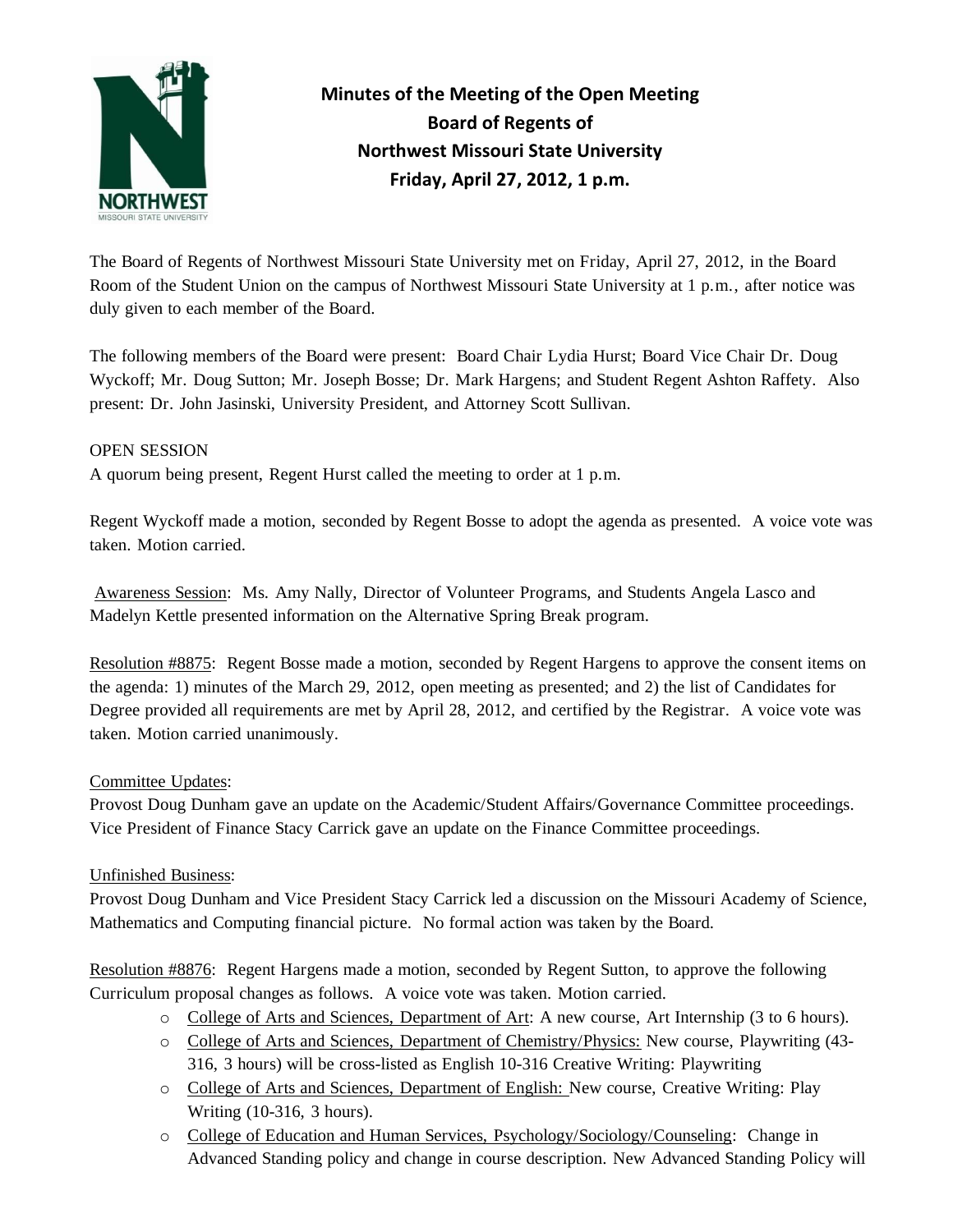be as follows:

To achieve advanced standing and enroll in History and Systems, in majors requiring this class, a student must have: 1) senior status and 2) an overall GPA and a "C" or better in Statistics 17- 114, General 08-103 or Educational Psychology 08-303 and Introduction to Psychological Experimentation 08-234.

08-438 History and systems will change its prerequisite to be: Psychology 08-103 and Advanced Standing.

08-335, Psychological Assessment will change its name to 08-335, Introduction to Case Management (3hours).

o College of Education and Human Services, Curriculum and Instruction: Two new courses in the M.S. Ed Teaching: early Childhood Education program. Replaces two courses (61-650 Improvement of Teaching, 3 hours and 61-651 Seminar and Practicum in Teaching, 3 hours) with two courses, 62-617 Early Childhood Program Evaluation 3, hours and 62-618 The Reflective Practitioner: Seminar and Practicum in Teaching Early Childhood, 3 hours. M.S. Ed Teaching: Middle School is deleted.

Resolution #8877: Regent Wyckoff made a motion, seconded by Regent Hargens, to approve the amendments to the Faculty Constitution as presented. A voice vote was taken. Motion carried.

The revisions to the Faculty Constitution:

- Provides for the election of at large senators: 4 from the College of Arts and Sciences and 2 each from the Booth College of Business and Professional Studies and from the College of Education and Human Services.
- Establishes the process for election of at large senators.

Article III Composition of the Senate, Section 1, Membership

- A. Each of the 11 academic departments shall elect one member and one alternate to the Faculty Senate. The Library Faculty is entitled to elect one member and one alternate to the Faculty Senate. Both the Senate member and the alternate must meet the requirements as listed in III.1.
- B. Departmental representation in the Senate shall be limited to those: 1) who are faculty or nontenure, tenure track or tenure appointment with the rank of instructor or above as determined by the Chief Academic Officer; 2) who have served at least three full academic years on the faculty at the time that they take office in the Senate; and 3) who are not currently serving as a department chair.
- C. Four additional at large senators will be selected from the College of Arts and Sciences; two additional at large senators will be elected from the Booth College of Business and Professional studies; and two additional at large senators will be elected from the College of Education and Human Services.
- D. Election as an at large senator shall be limited to faculty who are faculty on tenure appointment and who are not currently serving as a department chair.

Article IV Elections, Term of Office and Recall of Senators

- A. Regular elections of at large senators and their alternates to represent their respective colleges to the Faculty Senate shall be held no later than March 1 and departmental senators and their alternates no later than March 15 in order to elect those who will assume office at the special senate-elect meeting held in April. Such elections are to be conducted by the faculty of the respective units by secret ballot or, if uncontested, by consensus.
- B. Departmental senators and their alternates will be elected by their respective units from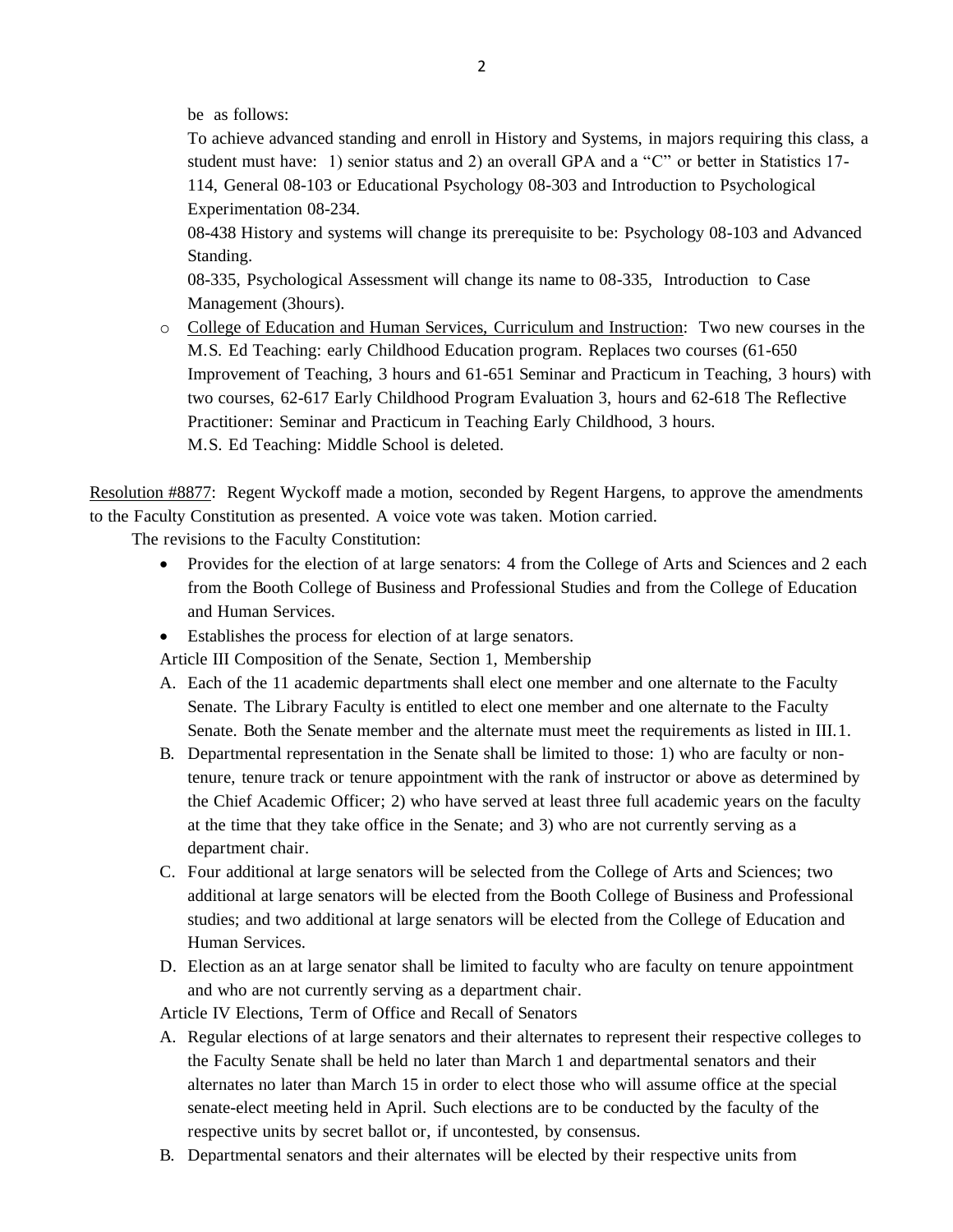candidates that meet the criteria listed in III.1.B. The results of the election are to be reported by the departments to their respective Dean and to the President of the Senate prior to the April Faculty Senate meeting.

C. At large senators will be elected by the faculty of their college. The Secretary of Faculty Senate will construct a ballot that will be disseminated to all members of the college eligible to vote with results of the election announced by March 1. The top vote recipients in each college will serve as senator and the nonelected candidates will serve as alternates in descending order. Section 2 Terms of Office. The term of office for a senator is two academic years (or in the case of a substitution more than one academic year). No departmental or at large senator shall serve more than two consecutive terms regardless of which level unit they represent. Following the two terms of office a waiting period of at least one term of office is required of senators before eligibility is regained. For the alternate, the term of office is two academic years; consecutive terms may be served. Serving as an alternate does not affect one's eligibility to serve as a senator. When a senator completes a four year term, a waiting period of one year is required before the senator can be eligible to serve as an alternate.

Section 3 Interim Vacancies. If a senator is unable to serve, an alternate will serve with all of the privileges of the senator being replaced for any meeting or portion of the term that the senator is unable to serve. In the event the senator is unable to serve for an extended period of time, the department shall elect a new senator by secret ballot or by consensus if the seat is uncontested and shall notify the secretary of the senate within a week following this election.

Section 4 Recall. Written notice signed by a majority of the members of the electing unit departmental or college and filed with the Secretary of the Senate is sufficient for immediate recall of the unit's senator or alternate.

Resolution #8878: Regent Hargens made a motion, seconded by Regent Wyckoff, to approve the renewal of the FCCLA agreement dated August 1, 2012 through July 31, 2014. A voice vote was taken. Motion carried.

Resolution #8879: Regent Bosse made a motion, seconded by Regent Sutton to approve the revisions to the Student Employment Handbook as presented. A voice vote was taken. Motion carried.

Resolution #8880: Regent Hargens made a motion, seconded by Regent Wyckoff, to approve the Family and Medical Leave Act (FMLA) revision in defining the 12 month period as the Calendar Year (January 1 through December 31) for the purpose of establishing the consistent term of the benefit. A voice vote was taken. Motion carried.

Resolution #8881: Regent Wyckoff made a motion, seconded by Regent Bosse, to approve the Fiscal Year 13 Agreement with the Northwest Foundation, Inc., as presented subject to final budget approval by the Board of Regents. A voice vote was taken. Motion carried.

Resolution #8882: Regent Bosse made a motion, seconded by Regent Wyckoff to reduce the Fiscal Year 13 Board budget line to \$20,000 from \$25,000 budgeted in FY 12. A voice vote was taken. Motion carried.

Resolution #8883: Regent Wyckoff made a motion, seconded by Regent Hargens, to approve the following meeting schedule for Academic Year 2012-13: